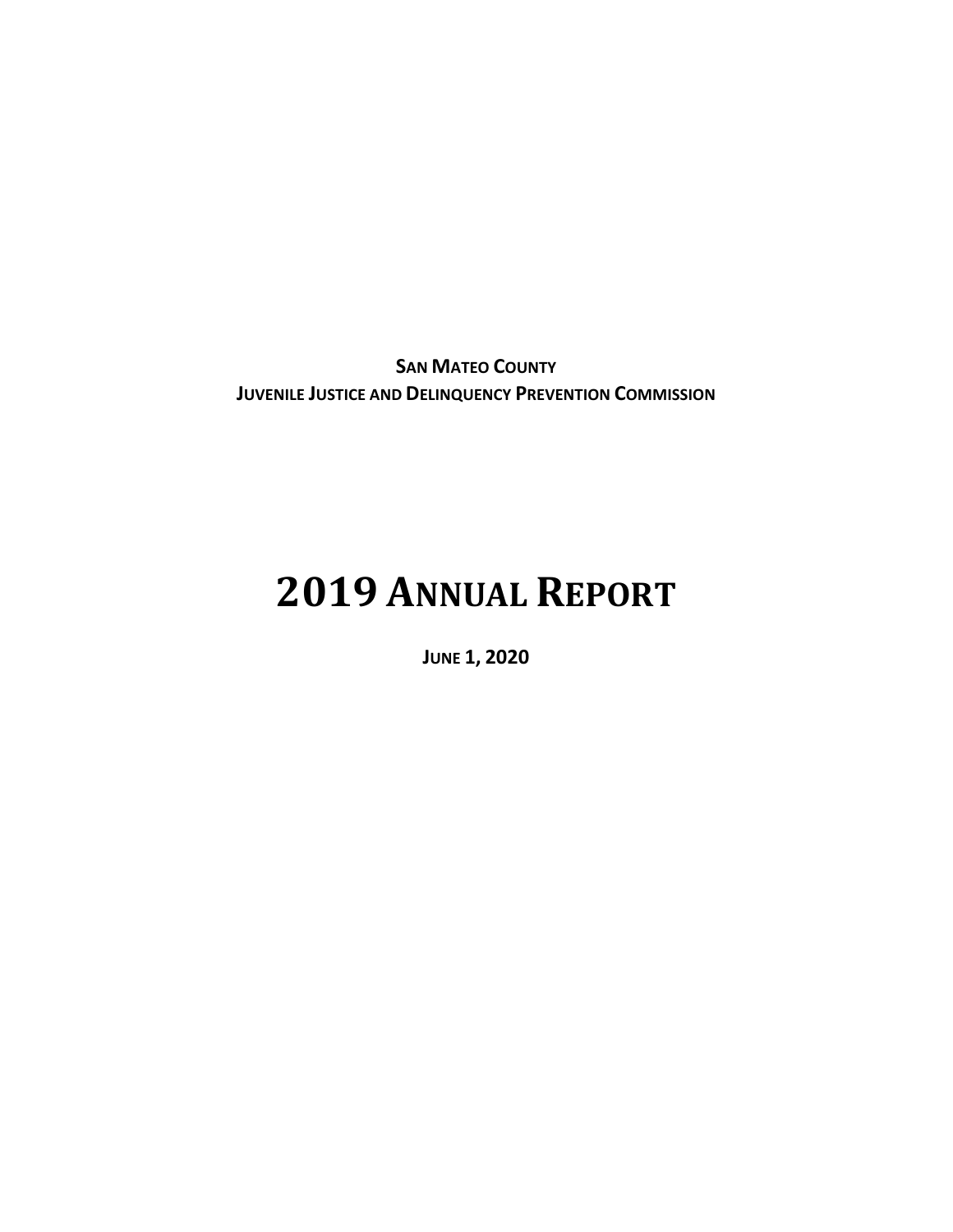# **Table of Contents**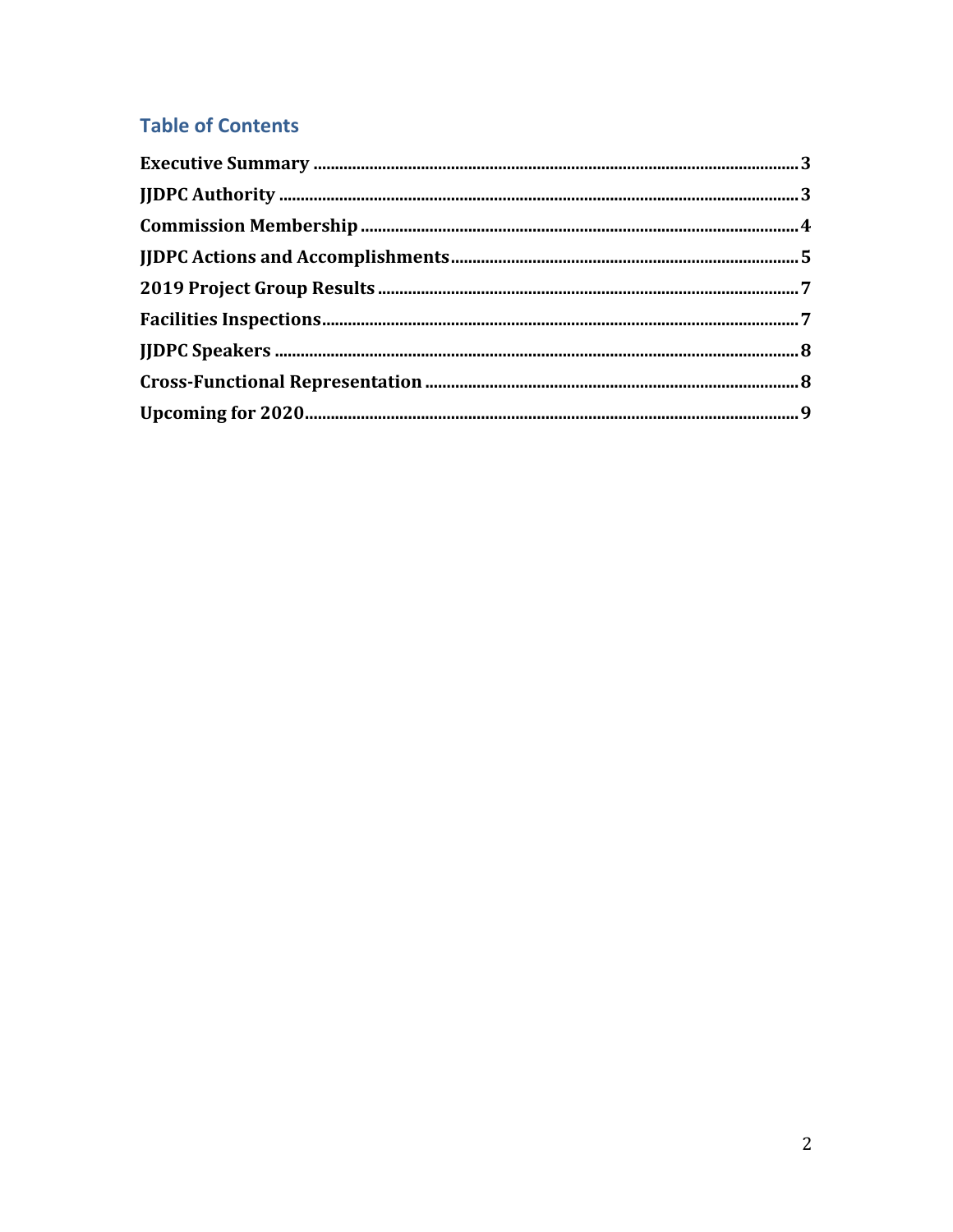## <span id="page-2-0"></span>**Executive Summary**

2019 saw two major changes to the Commission's inspections: (1) the implementation of updated Title 15 Regulations governing California youth facilities and (2) the closure of the Camp Glenwood facility in La Honda, resulting in the transfer of the youth in the program to the Youth Services Center facility in San Mateo on February 22, 2019.

Remaining County-run juvenile facilities to be inspected by the Commission are: Youth Services Center (main Juvenile Hall and Hillcrest School); Camp Kemp; and Canyon Oaks. In conducting its State-mandated inspections, the Commission inspection team found that Probation continues to do a good job caring for the youth committed by the Court to Juvenile Hall and Camp Kemp. Probation was wellpositioned to implement the Title 15 revisions as they have been adopting practices over the last several years that addressed the overarching improvements to Title 15 (discussed further below).

Canyon Oaks, which has worked hard to comply with the Continuum of Care reforms that were enacted in 2015, remains an excellent therapeutic facility for the youth that are resident there.

The County Office of Education continues to make progress in implementing processes to orient youth upon admission to Hillcrest School. The Commission commends the implementation of restorative practices in school facilities and encourages that these practices continue and that they be adopted throughout the Juvenile Hall and Camp facilities with all staff and management.

Other Commission activities included:

- 1. Monitoring the impact of the Camp Glenwood closure on the affected youth and receiving updates on progress of launching PREP (a program intended to replace and expand on the Camp Glenwood program model).
- 2. Drafting and coordinating review by system stakeholders of a guide for parents to assist them in navigating the San Mateo Juvenile Justice system.
- 3. Facilitating discussions to develop a plan for establishing a youth court in San Mateo County.
- 4. Representing the Commission on the Juvenile Justice Coordinating Council; Steering Committee for Community Collaboration for Children's Success; Community Schools Advisory Committee; Commission on the Child Abuse Prevention Council (CAPC); and AOD Coalition.

# <span id="page-2-1"></span>**JJDPC Authority**

San Mateo County's Juvenile Justice and Delinquency Prevention Commission (JJDPC) is a combination of a state-mandated, court-appointed Juvenile Justice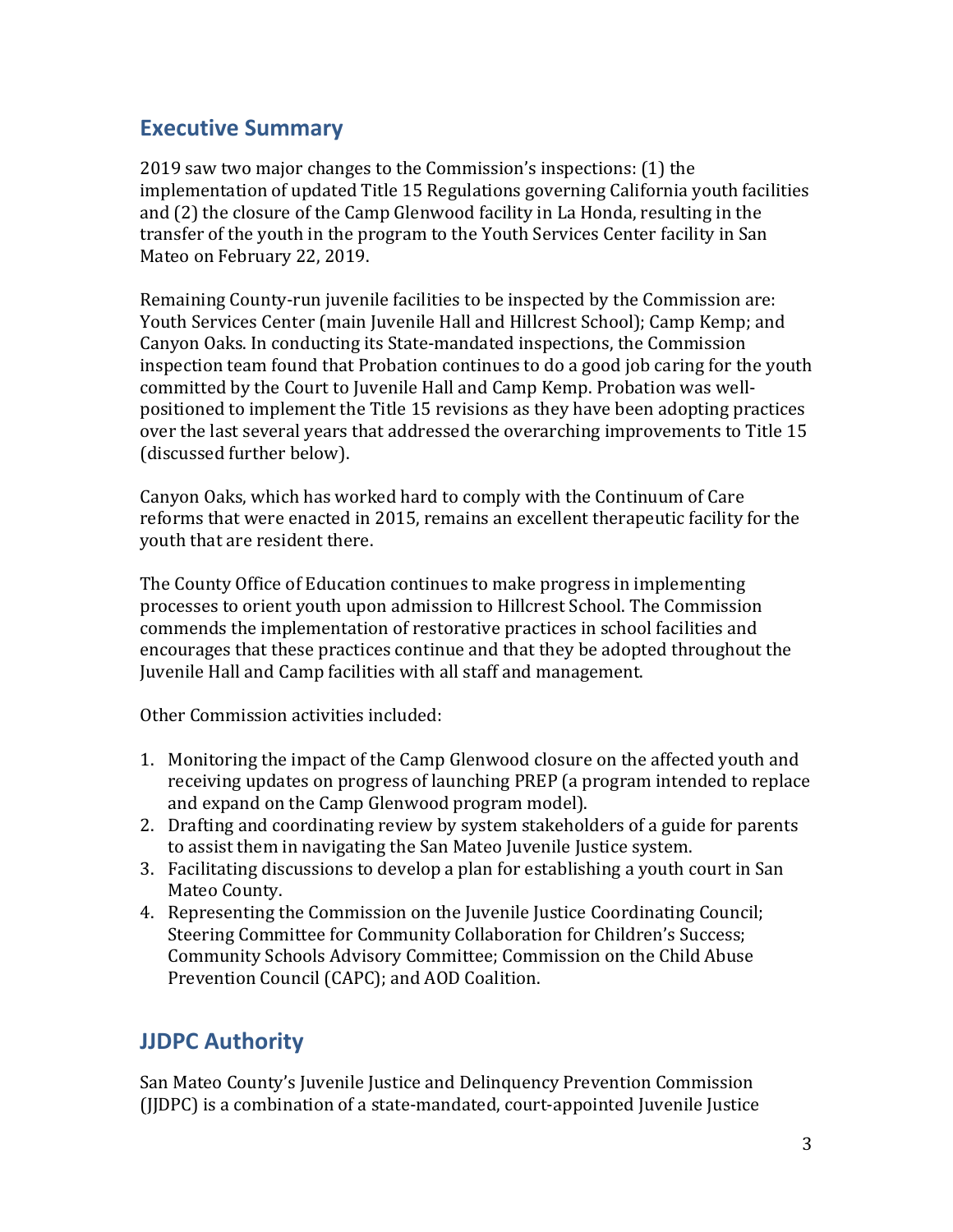Commission and a Board of Supervisors-appointed Delinquency Prevention Commission.

California Welfare and Institutions Code (CWIC) Sections 225-232 mandate that each California County shall have a Juvenile Justice Commission (JJC). The duty of the JJC is to inquire into the administration of justice in the juvenile courts of the county or region in which the commission serves. The JJC inspects any publicly administered institutions in the county at which juveniles are held. It also inspects any County jail or lockup that has confined any minor for more than 24 hours in the previous calendar year, and may inspect any group home located in the county that serves county wards.

CWIC Sections 233-236 authorizes a county's board of supervisors to establish, support, and maintain a Delinquency Prevention Commission, of not fewer than seven citizens, to coordinate on a countywide basis the work of governmental and Non-Governmental Organizations (NGOs) engaged in activities designed to prevent juvenile delinquency. Resolution No. 070307 of the San Mateo County Board of Supervisors established the combined JJDPC as of 4 August 2009.

# <span id="page-3-0"></span>**Commission Membership**

CWIC Section 225 requires that the Juvenile Justice Commission (JJC) consist of at least seven and no more than 15 citizens. Two seats are to be occupied by individuals between 14 and 21 years of age, if such individuals are available. Section 233 states that the Delinquency Prevention Commission (DPC) should have no fewer than seven members and that the Board may designate the JJC to serve in that capacity.

As of December 31, 2019, the Commission was composed of the following 11 commissioners:

- Michele Gustafson, Chair, Attorney
- Rebecca Flores, Co-Vice Chair, Volunteer
- Sonoo Thadaney, Co-Vice Chair, Program Director, Stanford University
- Antoinette Barrack, Retired Business Executive
- Paul Bocanegra, AOD Counselor
- Valerie Gibbs, Retired Educator
- Monroe Labouisse, Volunteer, CASA
- Susan Swope, Volunteer, PCRC, St. Vincent de Paul
- Debora Telleria, Volunteer, FLY, Reading Partners, Peninsula College Fund
- Melissa Wilson, Former Educator
- Douglas Winter, Volunteer

The Commission welcomed two new Commissioners in 2019: Paul Bocanegra, formerly incarcerated as a youth with a life sentence, now Youth Outreach Manager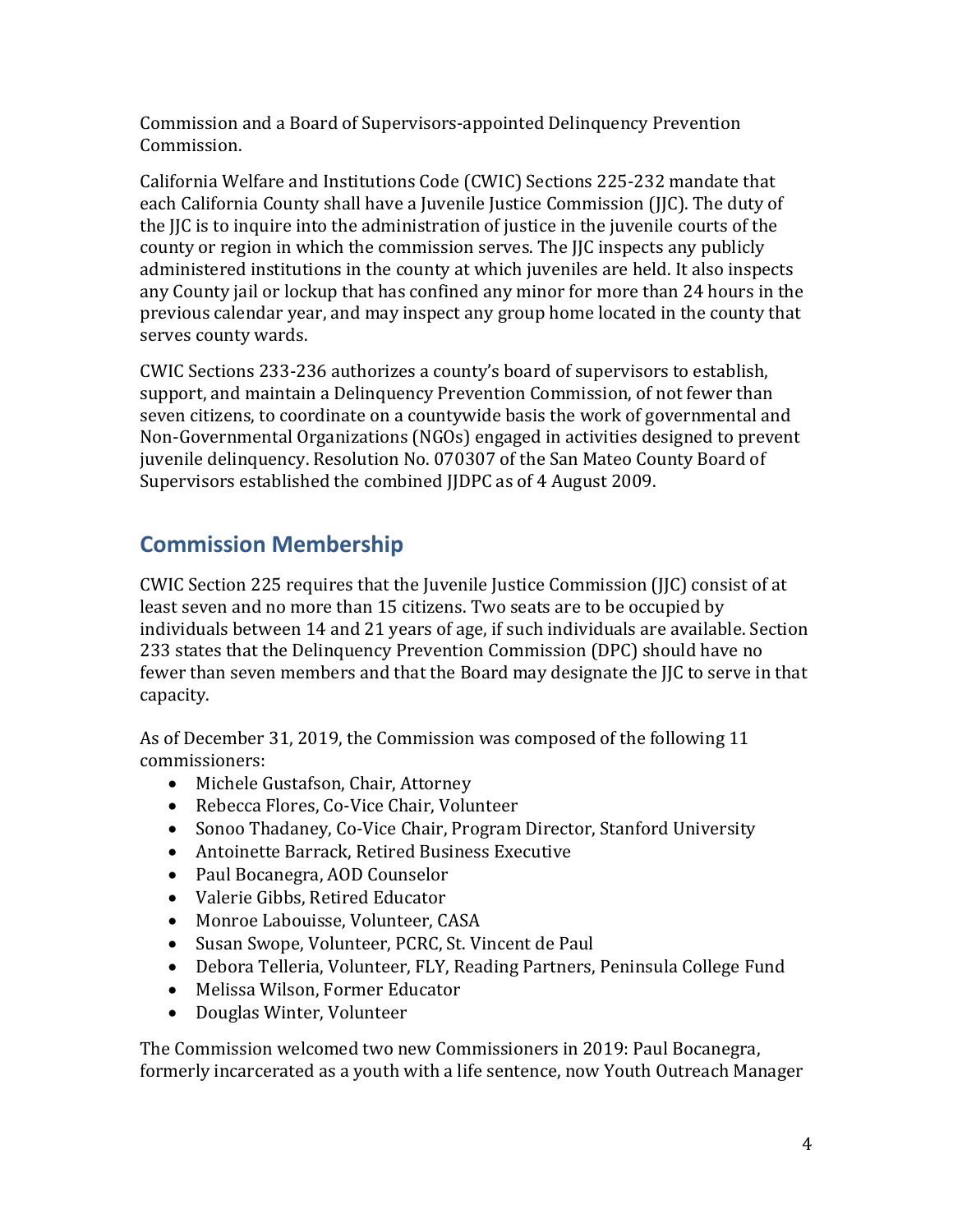at ReEvolution; and Monroe Labouisse, who served as an advisor and executive for several tech companies and a CASA and mentor for youth in San Mateo County.

Sathvik Nori, a Youth Commissioner from the San Mateo County Youth Commission, continued serving as liaison to the JJDPC in 2019. As a liaison, Sathvik served as a non-voting member of the Commission. The Commission is pleased to report that Sathvik applied to be a full-time member at the end of 2019 (and was sworn in as a Commissioner in April 2020).

During 2019, the Commission lost three members. Commissioners Daniel Casillas, Clara MacAvoy and Christine Ford resigned due to time constraints. The Commission has appreciated their invaluable insights and numerous contributions during their terms.

# <span id="page-4-0"></span>**JJDPC Actions and Accomplishments**

**Updated Facilities Inspections to New Title 15 Regulations:** California updated Title 15 Regulations pertaining to Juvenile Facilities effective January 1, 2019. The Commission rewrote its inspection forms to focus on adoption of practices to be consistent with the Title 15 revisions, which place more emphasis on adoption of trauma-informed policies; positive youth development and positive behavior support; culturally and linguistically-appropriate delivery of programming and information to families; and transition and reentry planning. The updated regulations also require awareness of and sensitivity to LGBTQI identification/status and provide heightened guidance on prevention of sexual assault and detecting sexually exploited youth.

**Sent Recommendation to Board of Supervisors to Consider Alternatives for Juvenile Incarceration and Rehabilitative Services**: In June 2019, the Commission recommended to the Board of Supervisors that it form a crossfunctional committee to explore alternatives to the current modes of juvenile incarceration and provision of services for offending juveniles in San Mateo County. The Commission sent a follow-up letter in December 2019 clarifying that the intent of the original letter was to encourage collaboration among youth-serving organizations to focus on equity in preventing juvenile delinquency and helping youth that do offend. The Commission remains ready to serve on any such committee should the Board of Supervisors decide to convene it.

#### **Received Monthly Reports on PREP (successor program to Camp Glenwood)**:

The youth assigned to the Camp Glenwood program were transferred to the Juvenile Hall at the Youth Services Center in late February 2019. The Glenwood program was phased out as the youth assigned to it completed the program. Probation, in collaboration with the Juvenile Court, planned to implement a new program with similar therapeutic goals and a strong focus on reentry called PREP (Phoenix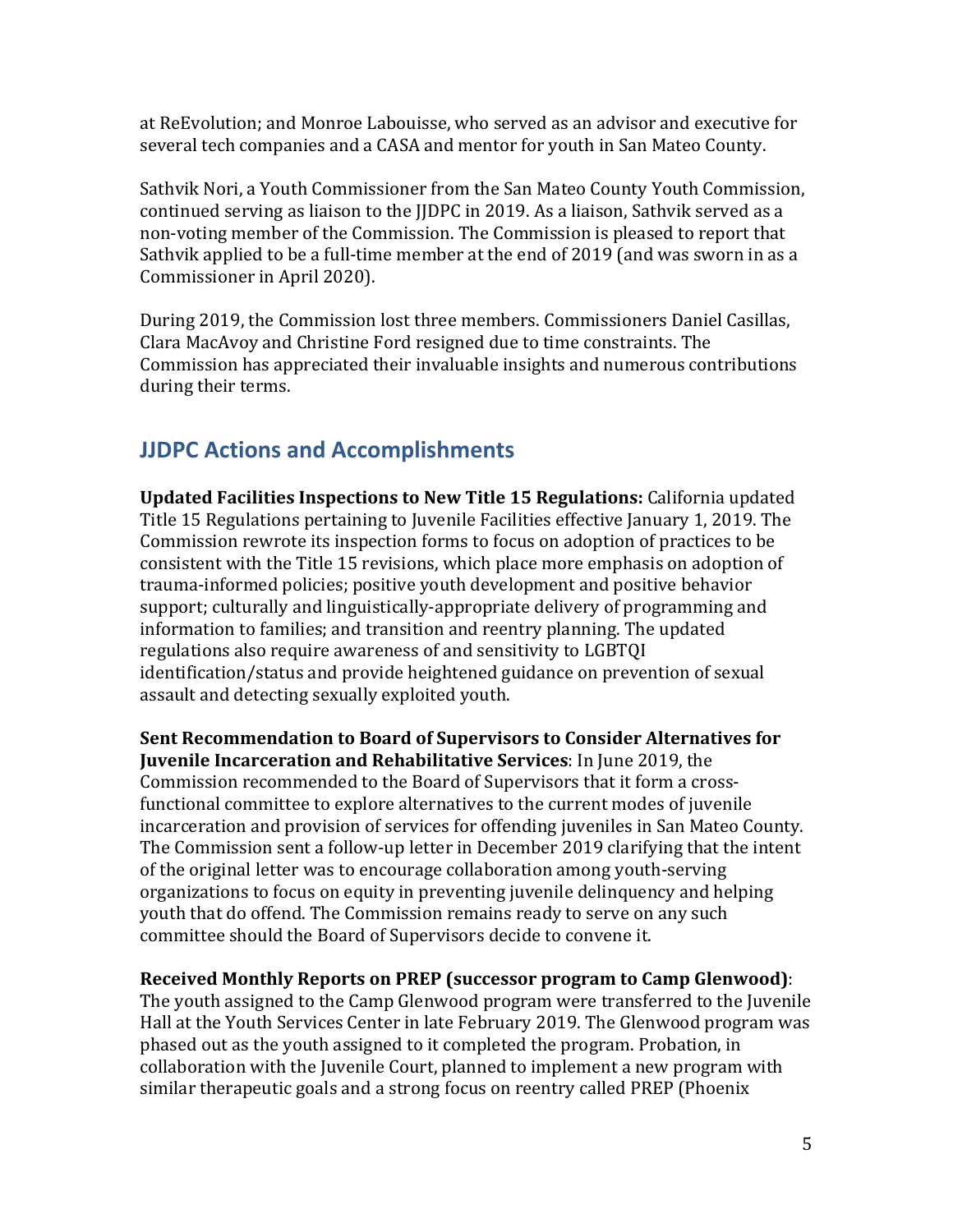ReEntry Program). As of the end of 2019, PREP has not yet been implemented because of the low number of eligible youth in custody. Discussions continue regarding the eligibility criteria for PREP and other implementation details.

**Followed Up On County Forgiveness of Juvenile Fines and Fees**: The Commission received a follow up report from the County Manager's Office regarding the implementation of the Board of Supervisors resolution forgiving juvenile fines and fees accrued prior to the implementation of SB 190 on January 1, 2018. Even before the BOS resolution, the county had ceased accepting payments on these fines. The resolution adopted by the Board of Supervisors also required the release of liens and judgments that had been obtained for unpaid fees. The County Manager's Office reported on the number of accounts that would have been subject to a lien or judgment. Per the County's update, the liens and judgments would not be affirmatively released, rather affected persons would be notified and would have to contact the County Manager's Office to obtain release. The Commission provided its feedback on this approach and the notification methods that had been trialed.

**Swore in a Formerly-Incarcerated Commissioner**: In recent years, the Commission has been fortunate to have had formerly-incarcerated youth among its voting members who had personal experience in San Mateo County youth facilities. These young people provided invaluable perspective on the juvenile justice system based on their first-hand observations. In 2019, the Commission nominated and gained Court and Board of Supervisors approval for Paul Bocanegra to become a Commissioner on the San Mateo County JJDPC. Commissioner Bocanegra was formerly sentenced to life without parole as a youth, but through hard work, was able to obtain parole under California reforms recognizing significant differences between juvenile and adult offenders. He is now a certified AOD counsellor and will provide invaluable insight on youth sentenced as adults and the impacts of incarceration on young people.

**Held Special Sessions: JJDPC Planning Retreat and Inspection Training**: The Commission organized two special sessions. Both were agendized and open to the public, as required by the Brown Act.

At the first special session, a planning retreat in early February 2019, the Commission set its priorities for 2019. In addition, the Commissioners brainstormed projects for 2019, organized project groups, and discussed JJDPC roles and internal structure. At the second session, the Chair trained the Commissioners on Title 15 changes and the Inspection Lead launched the 2019 inspections with an introduction to the changes in the inspection forms.

The Chair paid for all supplies out-of-pocket for these sessions. The Commission may, in the future, seek reimbursement for such necessary expenses as permitted under the authorizing statutes.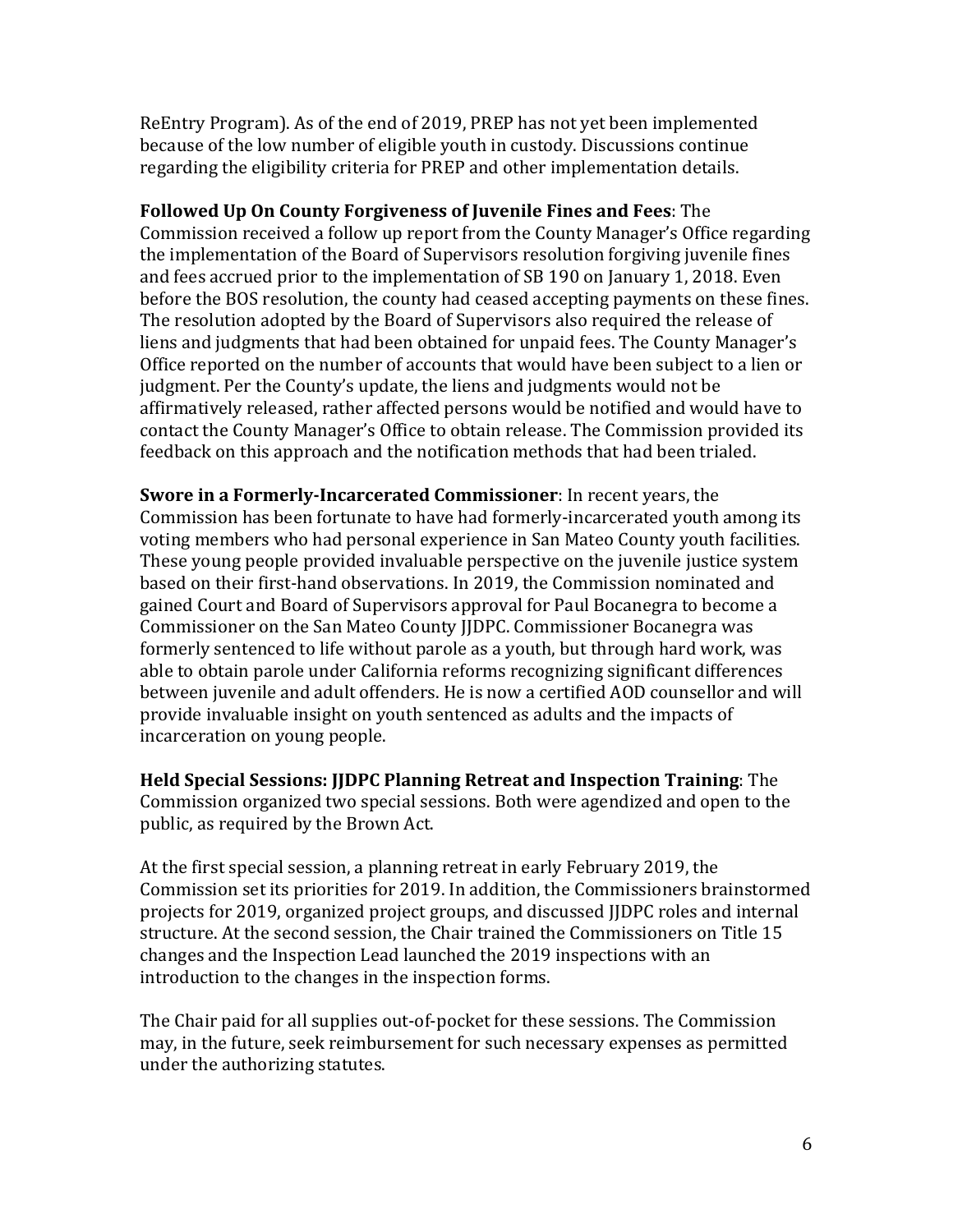## <span id="page-6-0"></span>**2019 Project Group Results**

In 2018, the Commission launched formal project groups in order to better research and take action on focused issues in the areas of juvenile justice and delinquency prevention in San Mateo County. During 2019, the Commission continued a subset of the project groups it created in 2018.

**Youth Court**: The Commission has been attending conferences and researching best practices for establishing a Youth Court. Commissioner Winter has facilitated connections with the Marin County YMCA, which has implemented a youth court in collaboration with that county. Commissioners have sought out appropriate system partners for and entry points into a potential San Mateo County Youth Court.

**Parent Guidebook**: Parents and youth have reported being confused about the juvenile justice process due to unfamiliarity with, for example, terminology, court procedures, system partners, and opportunities for advocacy. In response, the Commission has drafted a guidebook. Throughout 2019, Commissioners Wilson, Swope and Gustafson have worked with system partners to draft an FAQ-style guidebook and to obtain review and approval of the final content. With the assistance of Supervisor Canepa, the Commission has submitted an application for funding for graphic design, translation and printing of this guidebook as a resource for families with juvenile justice-involved youth.

**User Test of Juvenile Justice System**: To inform the Parent Guidebook project and to identify other areas of opportunity for improvement, the Commission worked with Probation to perform a test of the admissions process at Juvenile Hall. Commissioner MacAvoy, herself a college student, was "arrested" and "booked" into Juvenile Hall (without contact with other youth). In July 2019, she provided her feedback to Probation and the Commission.

## <span id="page-6-1"></span>**Facilities Inspections**

The Commission conducted its State-mandated inspections of the County's Youth Services Center and Camp Kemp for girls. We also inspected Canyon Oaks. Based on information from the Board of State and Community Corrections (BSCC) that they had held one or more minors in secure detention during 2018, the IIDPC inspected the following police stations: Colma, Menlo Park, Redwood City and San Bruno.

Commissioners formed teams to inspect each facility. A separate team inspected the Court Schools (YSC and Camp Kemp) and the school at Canyon Oaks.

The Commission completed its inspections of all juvenile detention facilities, group homes, and four San Mateo County Police Departments and submitted its reports and cover letters to the Court and Board of Supervisors in December 2019.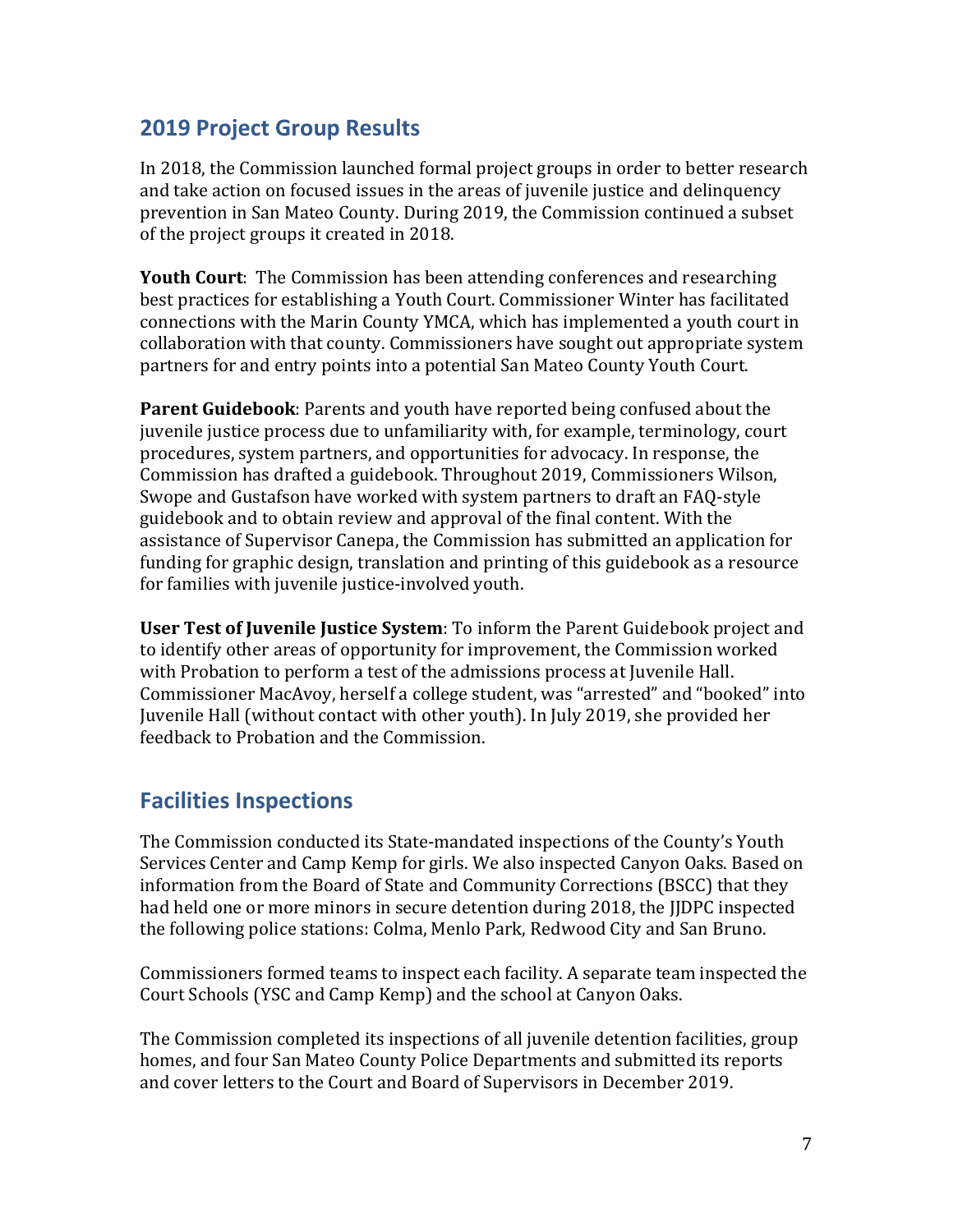In past years, the Commission inspected group homes in San Mateo County into which youth on probation may be placed. We did not conduct these inspections in 2019. Group homes in California are converting to Short Term Residential Treatment Placements (STRTPs) under California's Continuum of Care Reform. The County's facilities (Canyon Oaks and the Receiving Home) are seeking or have received STRTP certification. The Commission did not inspect the Receiving Home as it was under construction during 2019. Your House South, formerly available as a Probation placement option, has chosen to focus on temporary housing for youth rather than seek licensure as an STRTP.

## <span id="page-7-0"></span>**JJDPC Speakers**

During 2019, the Commission heard from the following speakers:

- Melissa Polling and Arely Cardenas, Fresh Lifelines for Youth Introduction and Overview of the FLY Program in San Mateo County
- Sgt. Kimber Joyce, San Mateo Police Department and Probation Officer Mignon Page-Broughton – Presentation of the San Mateo Police Department's Juvenile Diversion Program
- Special Projects Coordinator Magda Gonzalez, and Deputy County Counsel Craig Baumgartner – Follow up on County's Compliance with SB10 and Process for Discharging Liens for Juvenile Court Fees Before January 1, 2018

# <span id="page-7-1"></span>**Cross-Functional Representation**

The Commission is represented on other relevant County boards and committees:

- o Commissioner Gibbs represented the Commission on the Court and Community School Advisory Committee.
- o Commissioners Gustafson and Telleria represented the Commission on the Juvenile Justice Coordinating Council.
- o Commissioner Swope represented the Commission on the San Mateo County Child Abuse Prevention Council.
- o Commissioner Barrack represented the Commission at AOD Coalition meetings.
- o Commissioner Wilson represented the Commission on the Steering Committee for Community Collaboration for Children's Success.

The Commissioners report on their respective organizations' activities to keep their fellow commissioners up-to-date on activities affecting youth in the County. The Commission was hopeful for the work of the now-disbanded Community Collaboration for Children's Success, which had assembled an incredible multidisciplinary steering committee and had promising plans for community engagement, and hopes there are plans for a successor initiative.